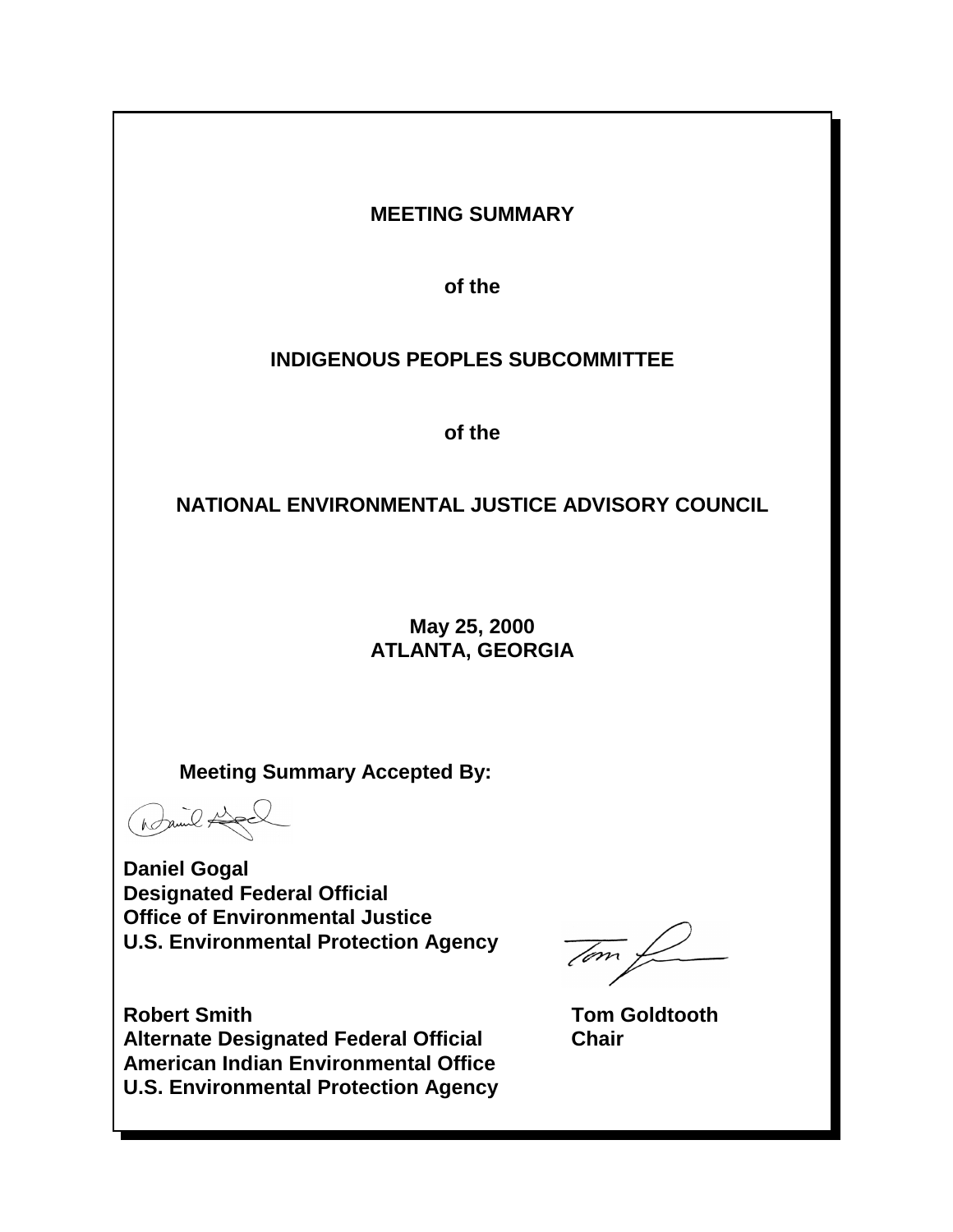## **CHAPTER SIX MEETING OF THE INDIGENOUS PEOPLES SUBCOMMITTEE**

## **1.0 INTRODUCTION Exhibit 6-1**

The Indigenous Peoples Subcommittee of the National Environmental Justice Advisory Council (NEJAC) conducted a one-day meeting on Thursday, May 25, 2000, during a four-day meeting of the NEJAC in Atlanta, Georgia. Mr. Tom Goldtooth, Indigenous Environmental Network (IEN), continues to serve as chair of the subcommittee. Mr. Daniel Gogal, U.S. Environmental Protection Agency (EPA), Office of Environmental Justice (OEJ), Office of Enforcement and Compliance Assurance (OECA), continues to serve as the Designated Federal Official (DFO) for the subcommittee, and Mr. Robert Smith, EPA American Indian Environmental Office (AIEO), serves as the newly appointed alternate DFO. Exhibit 6-1 presents a list of the members who attended the meeting.

This chapter, which provides a summary of the deliberations of the Indigenous Peoples Subcommittee, is organized in six sections, including this Introduction. Section 2.0, Remarks, summarizes the opening remarks of the chair and the DFO. Section 3.0, Discussions of the Subcommittee Related to Environmental Health, summarizes both the discussions between members of the subcommittee and technical advisors from Federal agencies involved in the protection of environmental health in Indian country and the discussions among the members about the specific problem of persistent organic pollutants (POP) and persistent bioaccumulative toxins (PBT) that affect environmental health in Indian country. Section 4.0, Presentations and Reports presents an overview of each presentation and report received by the subcommittee, as well as summaries of the questions and comments the presentations and reports prompted among the members of the subcommittee. Section 5.0, Recommendations on Environmental Research Needs in Indian Country, presents recommendations of the subcommittee on environmental health in Indian country. Section 6.0, Resolution and Significant Action Items, summarizes the resolution forwarded to the Executive Council of the NEJAC for consideration and the significant action items adopted by the subcommittee.

# **INDIGENOUS PEOPLES SUBCOMMITTEE**

**Members Who Attended the Meeting May 25, 2000**

Mr. Tom Goldtooth, **Chair** Ms. Jennifer Hill-Kelley, **Vice-Chair** Mr. Daniel Gogal, **DFO** Mr. Robert Smith, **Alternate DFO**

> Mr. Brad Hamilton Ms. Sarah James Mr. Charles Miller Mr. Dean Suagee Mr. Moses Squeochs Ms. Jana Walker

## **2.0 REMARKS**

Mr. Goldtooth opened the subcommittee meeting by welcoming the members present and Mr. Gogal and Mr. Smith. After making administrative remarks, he asked Mr. Gogal to review the guidelines of the NEJAC to remind the members and observers of the protocol to be followed. Mr. Gogal stated that the meeting was conducted for the members of the Indigenous Peoples Subcommittee and that the comments of observers, rather than open discussion, would be welcome.

## **3.0 DISCUSSIONS OF THE SUBCOMMITTEE RELATED TO ENVIRONMENTAL HEALTH**

This section summarizes the discussions between members of the subcommittee and technical advisors from Federal agencies involved in the protection of environmental health in Indian country and the discussions among the members about the specific problem of POPs and PBTs that affect environmental health in Indian country. (Section 3.2 provides a definition of POPs.)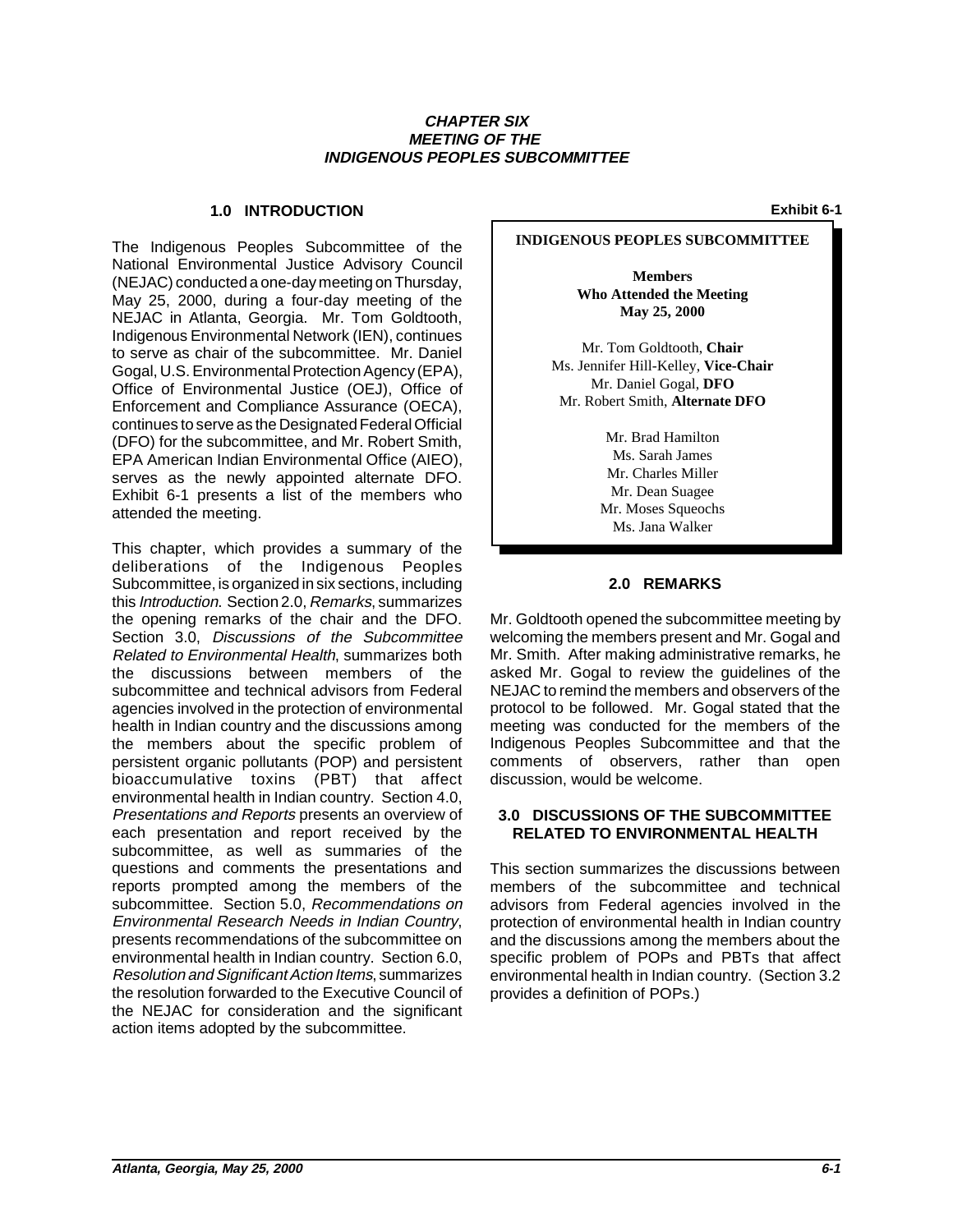# **3.1 Presentations Environmental Health and Research in Indian Country**

Mr. Michael Rathsam, Senior Environmental Health Officer, Division of Environmental Health Services, Indian Health Service (IHS), U.S. Department of Health and Human Services (HHS) discussed the role of IHS in ensuring environmental health in Indian country, and stated that IHS is responsible for assisting tribes in health matters. Mr. Rathsam described how IHS solicits by letter the views of tribes about health issues the tribes wish to be given priority. He noted that it seems tribes have only that single opportunity to identify their priorities. To remedy that problem, he suggested, a representative of IHS's Environmental Health Office should be present during the health priority assessment for each tribe. Mr. Dean Suagee, First Nations Environmental Law Program, Vermont Law School, observed that the process as Mr. Rathsam described seems haphazard, noting a need for increased interaction among the agencies involved.

 agencies. Projects address specific problem areas According to Mr. Rathsam, the responsibility and resources for the protection of tribal environmental health are distributed among a number of Federal rather than overall problems in a community, he said. As a broad example, Mr. Rathsam described problems related to sanitation systems and their maintenance. Development of such systems is provided under a different funding mechanism from that which funds training in the maintenance of the systems. A lack of coordination between the government agencies, therefore, can result in the development of a sanitation system that a tribe is unable to maintain properly, he pointed out. In response, Mr. Suagee commented that progress is being made in implementing the basic policy of tribal self-sufficiency.

Mr. Smith asked how IHS coordinates with other government agencies in the development of tribal solid waste and water programs. Mr. Rathsam responded that he does not address those issues. Ms. Jennifer Hill-Kelley, Environmental Quality Director, Environmental Health and Safety Program, Oneida Nation, then explained that agencies do not get involved unless a specific issue related to development falls under their respective jurisdictions. Mr. Goldtooth commented that Mr. Smith's question was important, especially with respect to the interagency memorandum of understanding, and suggested that the question be flagged for Mr. Gogal to address.

Ms. Hill-Kelley asked from what sources IHS gathers the data necessary to track environmental health in Indian country. Mr. Rathsam explained that obtaining accurate data is a special problem because many individuals among the Indian population are born and raised on the reservation, but move off the reservation in adulthood. Therefore, cradle-to-grave health data in Indian country is often skewed, he pointed out. A program called Epicenter, based in Portland, Oregon, he commented, is trying to fill the data gaps by working with hospitals to collect health data on American Indians that no longer live on reservations. Further, the data is usually three years old before IHS obtains it. IHS, therefore, is working with local communities to gather data on their own respective populations, he continued.

 works. Mr. Rathsam responded that he works at the Ms. Daphne Moffet, Agency for Toxic Substances and Disease Registry (ATSDR), inquired about the administrative level within IHS at which Mr. Rathsam district level, and that his position combines general administrative responsibilities with services to community populations.

Mr. Paul Matthai, Environmental Protection Specialist, EPA Pollution Prevention Division, Office of Prevention, Pesticides, and Toxic Substances (OPPTS), discussed the authority to protect environmental health under various environmental laws. Mr. Matthai explained that each act of Congress grants specific authority to address specific matters of environmental health. For example, the Toxic Substances Control Act (TSCA) provides the authority to regulate a toxic chemical in commerce, but not in a specific product, he explained. The problem of regulatory authority is compounded further because authority in areas under tribal jurisdiction is unclear.

Mr. Matthai also discussed EPA's agency-wide PBT Chemicals Initiative. He explained that EPA is developing a new approach to reduce risks from and exposures to priority PBT chemicals through increased coordination among EPA's national and regional programs.

The PBT Initiative, Mr. Matthai continued, had been established to overcome the remaining challenges in addressing priority PBT pollutants. He then informed the members of the subcommittee that EPA is committing, through this program, to create a crossoffice system that will address cross-media issues related to priority PBT pollutants. Mr. Matthai then highlighted several of the goals of the PBT Initiative: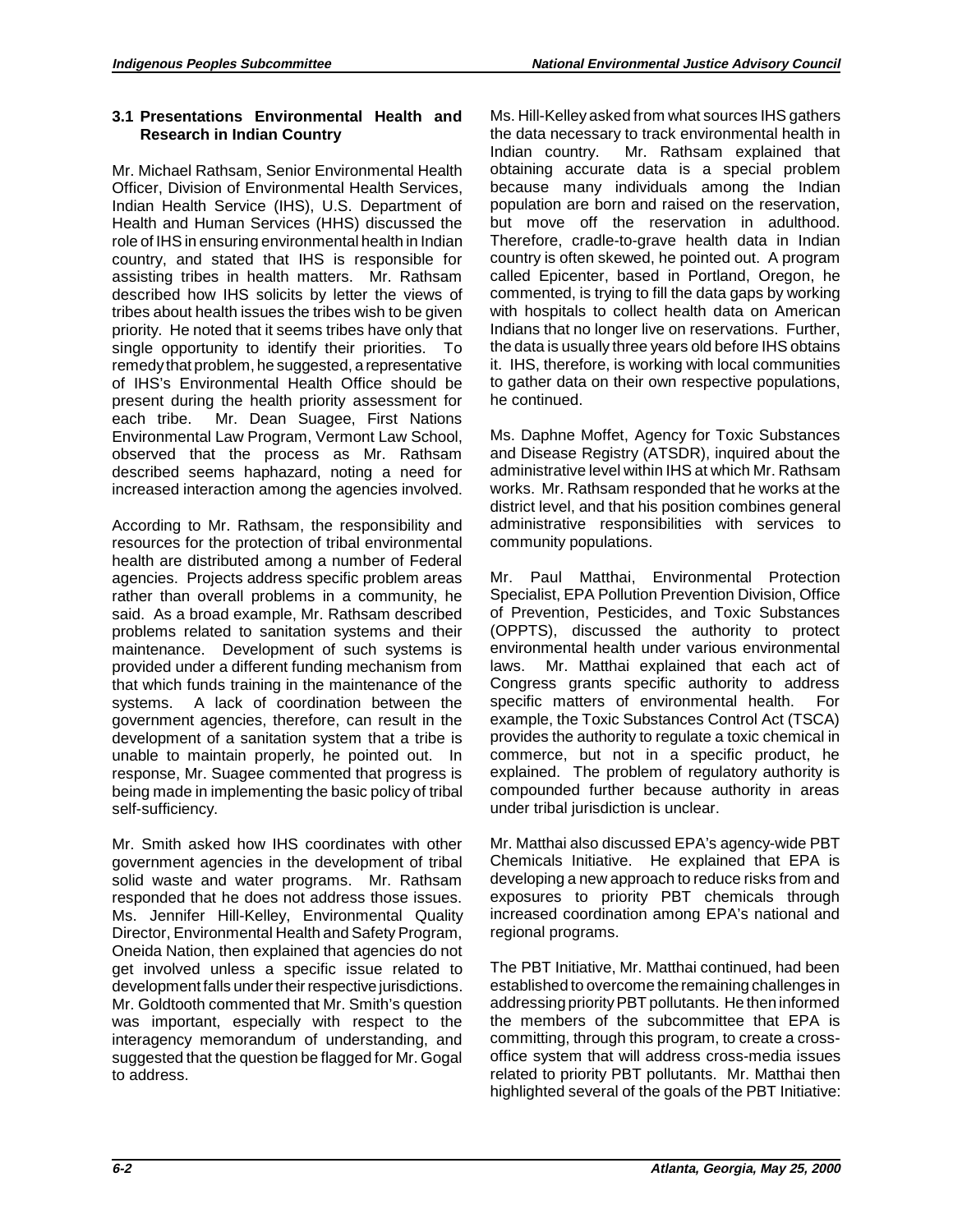- Prevent new PBT chemicals from entering commerce.
- Identify and reduce risks to human health and the environment from current and future exposures to priority PBT pollutants.
- • Stop the transfer of PBT pollutants across environmental media.

The initiative, Mr. Matthai also explained, will provide staff of EPA to the World Health Organization for the global phase out of dichlorodiphenyltrichloroethane (DDT) and will add PBTs to the Toxic Release Inventory (TRI) data base and lower reporting thresholds.

Continuing the discussion on environmental health in Indian country, Ms. Moffet then discussed four specific environmental health concerns in Indian country from the perspective of ATSDR: (1) interpretation of authority delegated by Congress; (2) research needs and the state of environmental health; (3) programs in Alaska and Hawaii; (4) and interagency agreements between IHS and the Center for Disease Control and Prevention (CDCP). She explained that ATSDR has responded to research needs in Indian country by organizing information in a central website data base to provide a research base. Currently, there are no environmental health programs in Hawaii; for native populations, she said, and the only native health care programs in Alaska are associated with formerly used defense sites (FUDS). Finally, she said, IHS and CDCP have an interagency agreement, noting that Mr. Tom Crow, Chief Environmental Health Services Branch, IHS, is the point of contact.

 charge of authority for agencies with regard to tribes. Liability Act (CERCLA). However, he asked, what is Mr. Moses Squeochs, Confederated Tribes and Bands of Yakama Nation, then asked for the specific He stated that ATSDR becomes involved in issues related to the provisions of the Comprehensive Environmental Response, Compensation, and the full line of authority to act on behalf of the over 560 tribes and tribal variations recognized by the Federal government. Mr. Squeochs stated that he can cite the responsibilities of all the agencies but not the full authority of any agency to fulfill such responsibilities.

Mr. Goldtooth stated that, in general, native people living in communities report high cancer rates. However, he continued, tribal people bear the burden of proof with regard to environmental health problems and the people become frustrated because they do not have the resources to gather data. Mr.

 extend life as long as possible, noting as well that there is a question of what indicators of health Rathsam responded that the mission of IHS is to should be used in assessment of effects on tribal communities. Ms. Jana Walker, Law Office of Jana L. Walker, then asked whether statistics are available at the community level. Mr. Rathsam said neither names nor individual case data are available; however, statistics on communities are available, he added.

Mr. Dean Seneca, Health Program Specialist, CDCP, discussed environmental health from the perspective of the CDCP. Mr. Seneca suggested that the CDCP should empower tribal communities to facilitate the protection of environmental health. He said he would like all Federal agencies involved to identify to the public the problems they have dealing with environmental health in Indian country. Further, he would like to see tribal communities define the specific environmental health problems they wish to have addressed. He then said many people are not trained to deal with interactions between tribal communities and Federal agencies. He suggested that tribal communities and Federal agencies should hold community meetings to develop consultation practices and to work together to define research needs. Continuing, Mr. Seneca stated his belief that it is of utmost importance that tribes monitor their own environment, reforesting, and acculturation. Federal agencies, he said, should work harder to fulfil their obligations in the area of environmental health. He described Alaskan tribal programs as successful examples that should be replicated in the lower 48 states. Last, Mr. Seneca declared that all environmental health data should be shared with tribes, data collection should be executed by the tribes, and health research should be authorized by tribes before such research begins. Mr. Goldtooth expressed agreement with Mr. Seneca's view that it is beneficial when researchers work with tribes before working with Federal agencies.

 data coding for agencies, but the agencies receive Ms. Sarah James, Council of Athabascan Tribal Government, responded to a portion of Mr. Seneca's remarks by describing her experience in collecting community health data. Ms. James said that tribal people are not credited for their research. Often, she said, tribal members collect data and perform credit for the research effort. Funding then is allotted to the agency credited with the research rather than the tribe that performed the research effort, she said. She added that she would like to know who reviews the work and delegates the money.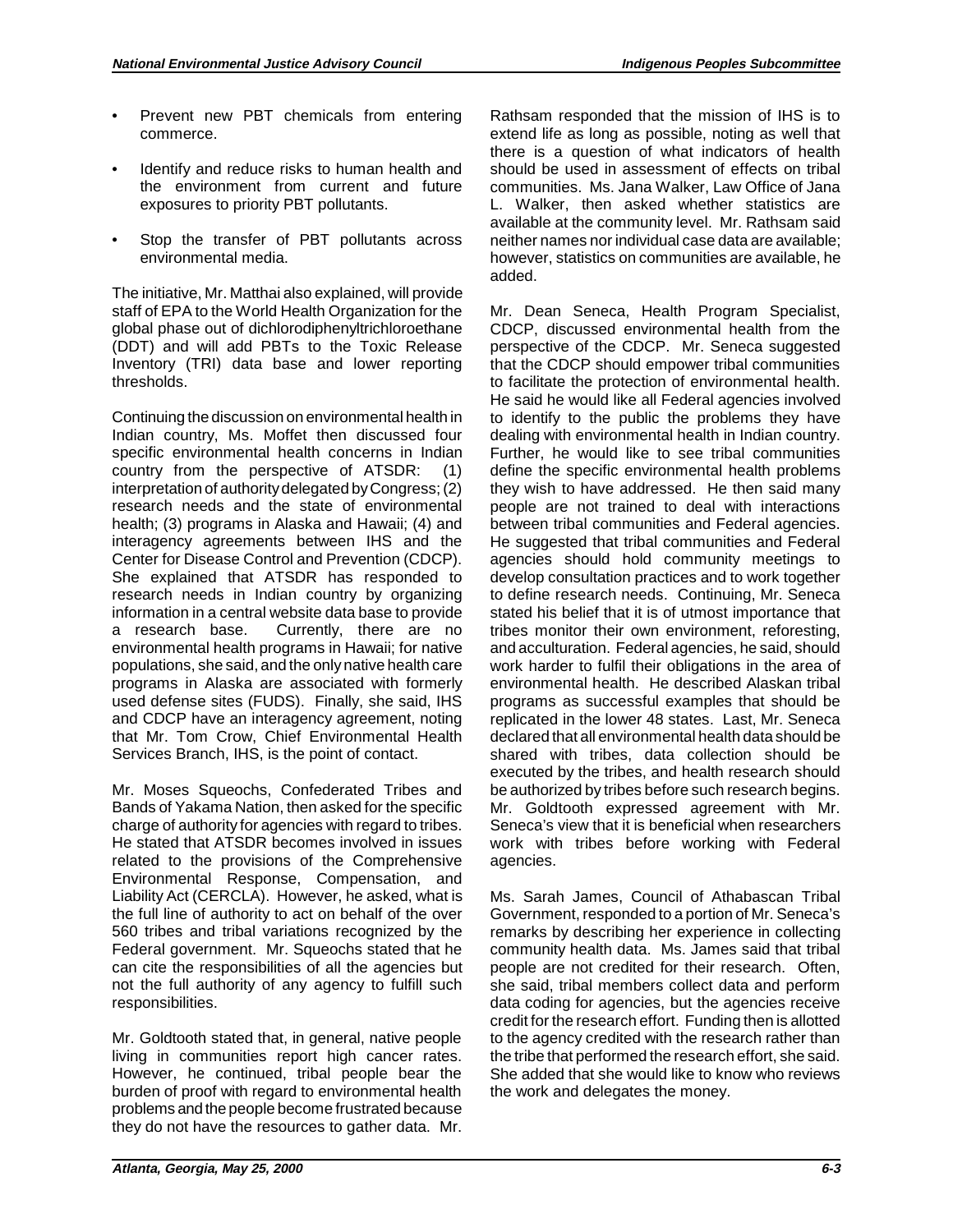In response, Mr. Rathsam asked, "What is environmental health?" IHS attempts to be comprehensive in identification and anticipation of deficiencies in its services that could be detrimental to environmental health, he said. However, he pointed out that IHS has a limited budget, and, as a result, the available expertise is underused. He suggested that agencies concentrate on sustainability and develop a protocol for health assessment in Indian country. Mr. Squeochs commented that providing funds is a trust responsibility of the Federal government and that IHS should push the trust responsibility in its requests for funds.

Mr. Roy Miller, Program Manager, Uniformed Services University of Health Sciences, U.S. Department of Defense (DoD), discussed the environmental health policy study that IHS conducted which confirmed a desirability and opportunities for greater collaboration among Federal agencies on environmental health assistance to tribes. Mr. Miller explained that he worked with Mr. Crow to define the policy and prioritize a program to provide this assistance to tribes. He stated that environmental health is a very broad subject. In sum, he said, environmental health is anything that affects human health. Responsibility for environmental health is distributed among a number of agencies, he continued, and each agency has policy priorities in allocating resources. Focusing resources solely within an agency leaves gaps in the broad IHS program, rendering some projects unsustainable, he said. First and foremost, therefore, IHS must facilitate relationships between government agencies that will facilitate the focusing of resources on sustainable environmental health, he said.

Currently, there is no comprehensive program that covers environmental health, said Mr. Miller. He suggested that agencies adopt common standards and criteria. He also suggested that all agencies evaluate their respective policies. Policy, he said, is the sum of an agency's actions, rather than what is written on paper. Continuing, he stated that agencies must come to collaborative agreements to facilitate a comprehensive Indian environmental health program. He suggested that all the agencies come together at a summit meeting to create such a program.

In conclusion, Mr. Miller informed the members of the subcommittee of the Federal Interagency Environmental Justice Pilot 2000 Proposal. He described the proposal as a postgraduate training program for American Indians, Alaska natives, and other minorities to gain practical experience with a number of agencies. The purpose of the program is

to afford selected individuals the opportunity to learn the processes of various organizations and to facilitate relationships, said Mr. Miller. Mr. Goldtooth suggested that the project should be open to all minorities.

# **3.2 Presentation on Persistent Organic Pollutants and Persistent Bioaccumulative Toxins**

Dr. Sterling Gologergen, POPs Organizer for Alaska, Alaska Community Action on Toxics, IEN, began discussions of the effects of POPs on Arctic and Alaska Native communities that pursue a subsistence lifestyle. Exhibit 6-2 provides a description of POPs. POPs bioaccumulate in the Arctic and Alaska, she said. The environmental

## **Exhibit 6-2**

# **PERSISTENT ORGANIC POLLUTANTS**

Persistent organic pollutants (POP) are highly stable chemicals used as pesticides. POPs also are generated unintentionally as byproducts of combustion and industrial processes. In addition, POPs chemicals are toxic, usually persistent, and are capable of being transported long distances through the environment, where they bioaccumulate in fatty tissue and can pose risks to humans and wildlife. Levels of these pollutants are particularly high in human and wildlife populations that reside in the Arctic.

 passed from the old to the young. The loss of the POPs on native peoples during the 50 years the health effects are compounded in Alaska and the Arctic because native peoples and tribes subsist upon land and sea resources that are contaminated with POPs. In particular, she said, an island off the coast of Alaska, on which Dr. Gologergen and her people live and depend for subsistence, is at risk of POP bioaccumulation resulting from contamination at a former military site. She cited the example of the whaling industry's effect on her island as a precursor to today's problem. Since the advent of the whaling industry in the vicinity of her island, the whale population has decreased from 16,000 to fewer than 1,500, she explained. In her community, she continued, the whaling season during spring time is the time of acculturation and value-learning whales inhibits the continued cultural practice, yet the state of Alaska shows no sympathy for their tribal interest. Similarly, it appears that the Federal government has done no research on the effects of army base has been unused. Dr. Gologergen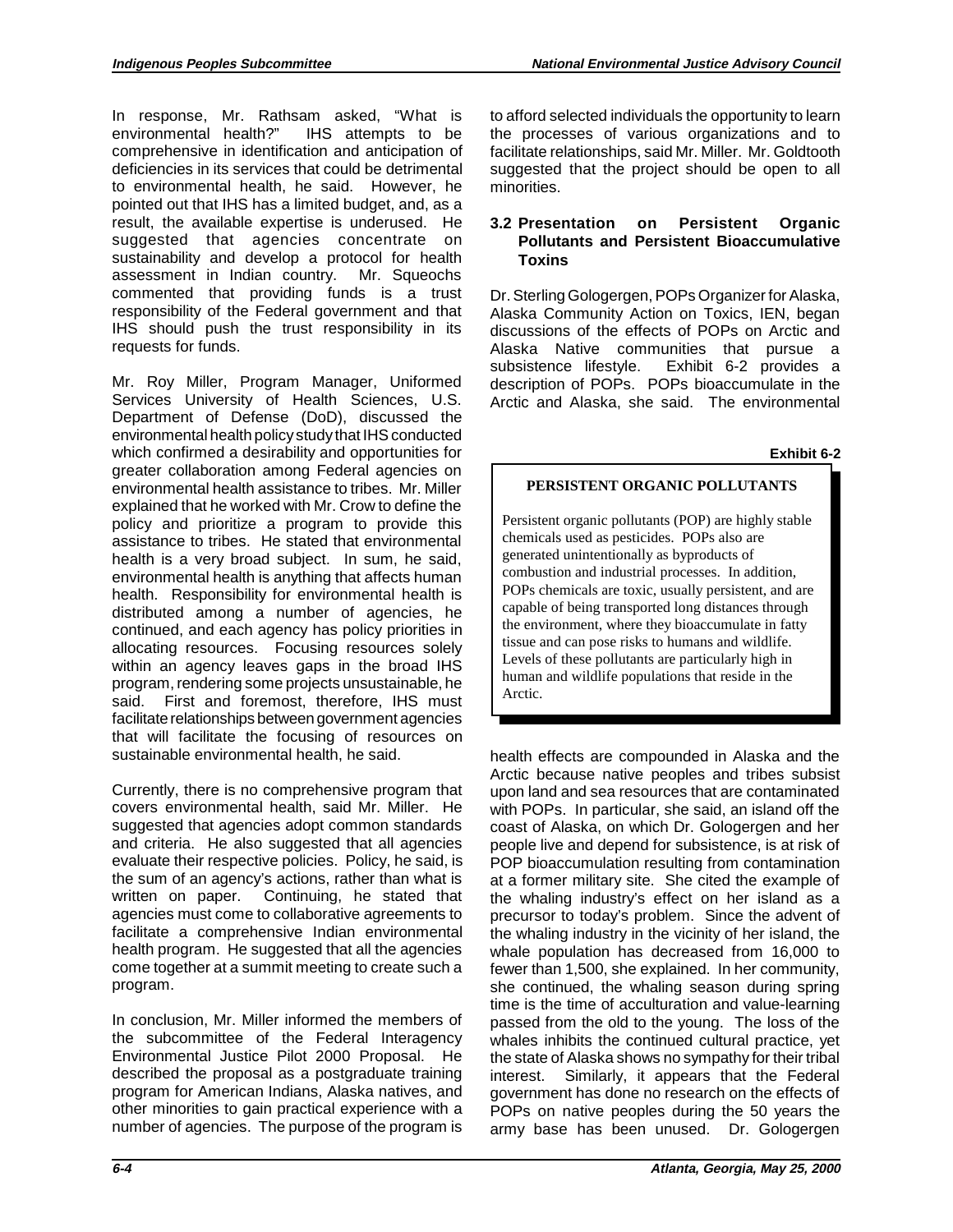explained that her tribe does not have the knowledge or the capacity to research the environmental health problem. Her tribe has a great fear of the invisible and odorless POPs, she said, and has been working with the Alaskan Native Tribal Leadership Organization to resolve the problem. However, after 50 years, the community should not find itself still begging for help.

Mr. Goldtooth then mentioned the unreleased Draft Dioxin Assessment Report prepared by EPA. Although most tribal leaders do not have enough information about the subject, dioxin is a major issue, said Mr. Goldtooth. He then mentioned the crucial issue of the elimination of dioxin in the negotiation of the Global Treaty Against POPs, which calls for reduction and elimination of POPs, during his introduction of Dr. Pat Costner, Senior Scientist, GreenPeace International.

 of the "grasshopper effect." She explained that the Dr. Costner's presentation included an explanation "grasshopper effect" refers to the bioaccumulation of POPs toward cooler climates; when POPs are released into the environment they migrate, because of their chemical properties, to cooler climates. POPs also are poorly soluble and accumulate in the fat of human and animal tissue, she said. In a contaminated area, concentrations of POPs in the water supply can be almost undetectable, but, as one measures concentrations upward along the food web, the concentrations increase, explained Dr. Costner. For example, she said, concentrations are 25,000 times higher in birds than in water in a contaminated area. Dioxin levels are five times higher in farmyard chickens than in industrial chicken houses. Further, she said, people living at lower economic levels subsist on wildlife; therefore, they are much more likelyto be affected by contamination than more well-to-do groups. The human species is at the top of the food chain, and people living in the Arctic are at the apex of the grasshopper effect, she continued.

 the effects of POPs, continued Dr. Costner, is that Dr. Costner identified a short list of POPs first targeted in the negotiation of the global treaty that will eliminate the continued production of POPs. She then asked, "How do they affect us?" She explained that the incidence of POP contamination peaked in the 1970s and that breast milk contains the highest rate of contamination. Contamination suppresses development and impedes the immune and reproduction systems. A major problem in defining there are no uncontaminated populations to be used in qualifying the health effects on contaminated populations. She stated that, toxicologically speaking, there is no greater problem in the

environment than POPs. However, she pointed out, 15 countries, including the United States, are opposed to the elimination of dioxins under the global treaty currently being negotiated; the current global treaty calls for the elimination of polychlorinated biphenyls (PCB) and hexabutylchloride only. Dr. Costner stated her belief that the latest direction taken by the United States bodes a bleak fate for tribes in the Arctic. Responding, Mr. Goldtooth stated that the U.S. Department of State takes its technical lead from EPA and that ratification of the current global treaty would reflect EPA's position on the issue.

# **4.0 PRESENTATIONS AND REPORTS**

This section summarizes the presentations made and reports submitted to the Indigenous Peoples Subcommittee.

# **4.1 Summary of the Videotape "The Forgotten America - Alaska's Rural Sanitation Problem"**

 Members of the subcommittee viewed the videotape Fourteen percent of villages use a system by which "The Forgotten America - Alaska's Rural Sanitation Problem," which portrayed the current state of sanitary facilities in many Alaskan villages, many of which lack such facilities. Fifty percent of all villagers take water from a public source and bathe in a community bath house. The Chevak villagers collect human waste in buckets and carry the waste to an open-air public lagoon, where it is dumped. a four-wheel all-terrain vehicle (ATV) hauls the waste to a public lagoon. In both systems, the waste is carried in open-air containers through the community and often spills on community grounds. The public water source is often contaminated by human waste left untreated in the waste lagoons.

The Rural Alaskan Sanitation Task Force produced a Gray Book that set forth 60 recommendations for long-term solutions to the sanitation problems. Alaskan villagers are calling for coordinated efforts from local, state, and Federal governments to improve current conditions. Currently, the state is responsible for the design of proper facilities, and communities are responsible for maintenance of those facilities. The video depicted the success story of a village that sustained its sanitation system through a one-percent sales tax and a small house fee; however, most villages cannot afford even that small cost. Communities need subsidies to maintain their sanitation systems. The cost of treating epidemics stemming from poor sanitation is more expensive than that of developing and subsidizing sanitation systems. The video concludes with the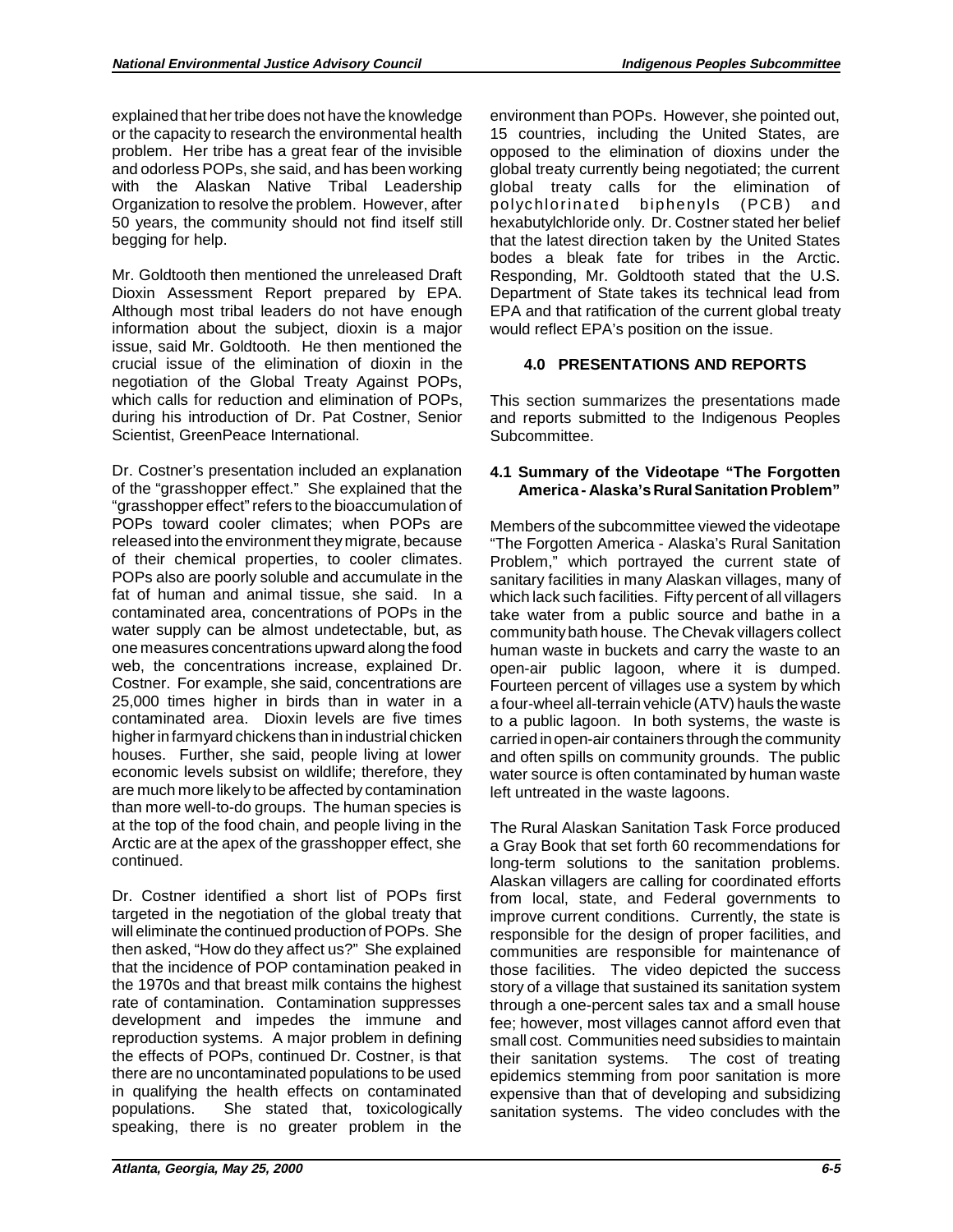question: Is solving the problem worth the cost of subsidies?

## **4.2 Presentation on the Proposed Gregory Canyon Landfill**

Mr. Henry Rodriguez, President, Native American Environmental Protection Coalition, discussed the proposed Gregory Canyon Landfill to be built directly over the Pala Indian Reservation's water supply aquifer in California. Approximately 4,500 Pala Indians live on the reservation. The landfill would have a direct effect on Medicine Rock and a pictograph site used in coming-of-age ceremonies held sacred by the Pala Indians. Further, he continued, the Pala Indians fear the landfill could destroy threatened and endangered species known to inhabit the area. Mr. Rodriguez stated that EPA has a responsibility to prevent the construction of the landfill. In conclusion, Mr. Rodriguez asked for the help and intervention of the members of the subcommittee.

Mr. Goldtooth responded that he had informed the members of the Waste and Facility Siting Subcommittee of the matter and asked that he be provided updates as events unfold. Mr. Seneca asked whether the landfill would be sited on private or public land; Mr. Rodriguez responded that the site is private land. Ms. Hill-Kelley said a permit must be obtained from the U.S. Army Corps of Engineers (USACE) before construction of a landfill on private land; the project therefore would fall under Federal jurisdiction, she observed.

## **4.3 Public Utility Activities of the U.S. Environmental Protection Agency Region 10 in Rural Alaskan Villages**

 1996 amendments to the Safe Drinking Water Act Ms. Jill Nogi, Environmental Protection Specialist, EPA Region 10, discussed drinking water and wastewater needs in Alaskan Villages. Under the (SDWA), the state of Alaska is assessing approximately 1,700 public water systems and then will provide that information to the public about contaminants that may threaten the drinking water supply, she reported. However, the state is assessing only Class A and Class B sources; Native Villages are not included, she said. Further, the provisions of SDWA are applicable only to hydrogeologic or man-made public water supplies used by more than 25 people. The program review began as a vulnerability study that revealed a large data gap and lack of consistent sources, continued Ms. Nogi. The problem is now becoming a right-toknow issue because the quality of the water is unknown. Ms. Nogi stated that she had begun develop educational materials. gathering data from surveys in pilot villages, including Eek in southern Alaska, Shishmaref on a barrier island, and Tanana in interior Alaska. The objective of her research, said Ms. Nogi, is to develop a statewide survey representative of all Native populations and to empower villages to make educated decisions about the development of public utilities. She added that the next phase of her research is to hold community workshops and

Ms. James expressed agreement that explaining scientific messages to tribal people is difficult. She said the difficulty lies in the failure of non-tribal government workers to understand traditional tribal ways. Ideally, she added, villagers should be trained to do the research in the spirit of self-determination.

Mr. Seneca said he had visited Shishmaref; he then asked about the Agency's suggestions for remediation. Ms. Nogi replied that EPA is not yet ready to make suggestions. She added that the only solution now available is to close contaminated water sources. Mr. Seneca replied that villagers need water sources for many uses beyond drinking water. Closing contaminated water sources, he added, is a "temporary fix" from the perspective of the CDCP. He then asked for recommendations for a permanent solution. Again, Ms. Nogi responded that the EPA currently does not have recommendations. However, she said, from the perspective of EPA, the safest solution would be to build public water supplies and sanitary systems that can be monitored. She said the difficulty in making recommendations is that the research she had discussed is the first study of traditional sources of water.

# **4.4 Nuclear Risk Management Native Program -- Radiation Exposure of Shoshone People**

Mr. Ian Zabarte, Western Shoshone National Council, Nevada, Nuclear Risk Management Native Program, discussed the programs' research on the effects of exposure to radiation on the Western Shoshone people. Mr. Zabarte first stated the 1863 treaty between the Western Shoshone and the United States has been violated by the establishment of the Nevada Nuclear Test Site. The U.S. Department of Energy (DOE) conducted a cultural resource study through which the native peoples were forced into "cultural triage," declared Zabarte. Further, he added, the data in the DOE dose reconstruction study are incomplete. Mr. Zabarte stated only limited historical data was available, the data were insufficient, estimated doses for Native Americans were inaccurate and low, and the study limited models of lifestyles and pathways.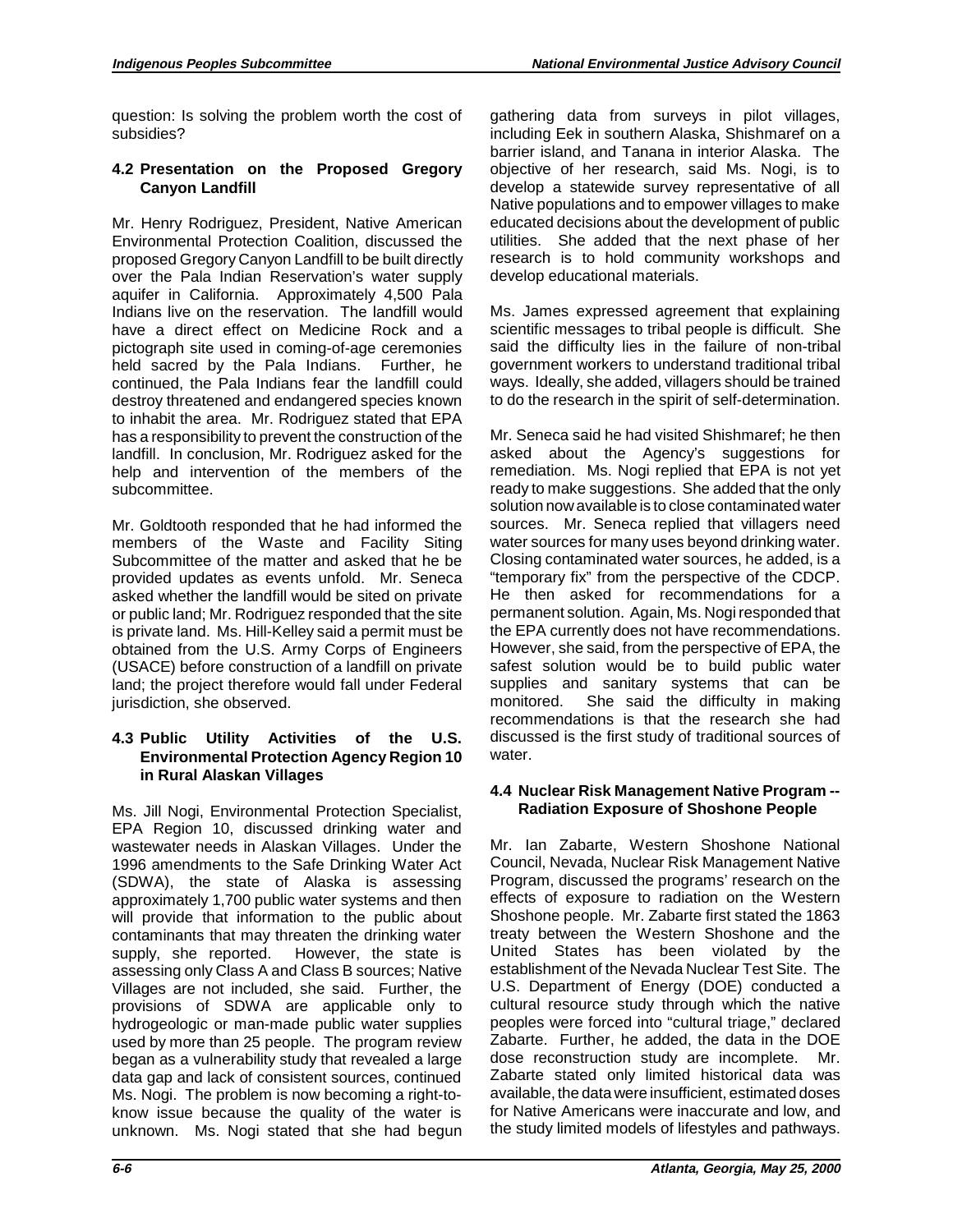Exhibit 6-3 identifies the limitations of the DOE study. Tribal members had taken researchers hunting to show them how they used animals for both subsistence and for cultural artifacts that were not considered. Researchers appeared culturally insensitive by considering people to be subjects of the study, failing to ask permission, and failing to communicate openly, he charged. He added that IHS had been informed that no off-site releases had taken place. Mr. Zabarte stated that he would like EPA to approach the Western Shoshone National Council to provide guidance in dealing with nuclear fallout and to empower and train tribal members in research methods.

#### **Exhibit 6-3**

# **U.S. DEPARTMENT OF ENERGY NUCLEAR FALLOUT STUDY DATA GAPS**

## **Limited Historical Data**

- Only 111 of the 220 U.S. atmospheric tests from 1951 through 1963 were monitored off-site.
- • Complete monitoring data were recorded for only 77 of the events.
- • Complete fallout patterns and data time travel of fallout were recorded for only 55.
- Research on underground tests that leaked radiation into the atmosphere was not completed.

## **Insufficient Data**

- • Direct measurements did not monitor all areas adequately.
- • Estimates were made to compensate for limited data.
- • Estimated doses are comparable only from town to town.

## **Limited Models of Lifestyle and Pathway**

- The Native American lifestyle was not identified as it exists.
- • A "shepherd lifestyle" was used in place of the traditional lifestyle.

 Mr. Goldtooth asked how many research staff were that four staff members were involved: two Western working with Mr. Zabarte. Mr. Zabarte responded Shoshone and two Western Piaute. Mr. Running Grass, Environmental Protection Specialist, EPA Region 9, asked what type of assistance Mr. Zabarte needs from EPA. Mr. Zabarte asked that a line of

 purposes and operations of the facility. Further, EPA communication be established between EPA and the Western Shoshone Nation. The two organizations, he stated, must define the group affected and define why there is conflict between his culture and the should communicate with the appropriate authorities to help the Western Shoshone Nation.

## **4.5 Effects of Navy Bombing Range on the Wampanoag Tribe, Nomans Island, Massachusetts**

Ms. Beverly Wright, Chairperson, Wampanoag Tribe of Gay Head Aquinnah, and Mr. Jeff Day, Ranger, Natural Resources, Wampanoag Tribe of Gay Head Aquinnah, discussed the effects on the Wampanoag Tribe of test bombing by the U.S. Department of Navy (Navy) at Nomans Island, located in Weymouth, Massachusetts. Ms. Wright described the cultural background of the Tribe of Gay Head Aquinnah and explained that the tribe manages a 500-acre Federally recognized reservation near Nomans Island. In particular, she described her people as a fishing tribe who maintain a natural strand of cranberries integral to their culture. In conclusion, she stated that her cultural heritage is tied to Nomans Island.

 inadequate surface clean up of unexploded Mr. Day then explained that the Navy had bombed Nomans Island during the years from the early 1940s through 1996. He then explained that the town of Aquinnah has a cancer rate that is 93 percent higher than rates in the rest of the state. He identified an inadequate environmental assessment as a major factor causing the health problem because shellfish had not been tested for residual contamination levels. Continuing, Mr. Day explained that the prevailing winds blow directly across the island to Aquinnah. Further, he pointed to an ordnance (UXO) left on the island as another major factor causing the environmental health problem. Mr. Day said that Federal authorities will not clean the area because the island is a habitat of threatened and endangered species. Finally, Mr. Day claimed the burden is on the tribe to prove that the island is contaminated.

 matter. Mr. Day then asked that the members of the Mr. Goldtooth asked Mr. Day whether any evidence existed that the Navy had used depleted uranium (DU). Mr. Day responded that such evidence does exist, but the Navy has denied using DU. Mr. Goldtooth then said that remediation of DU is still the subject of research; however, he said, there is a network that maintains health data. Mr. Goldtooth then said he would contact Mr. Willie Taylor, U.S. Department of the Interior (DOI), to discuss the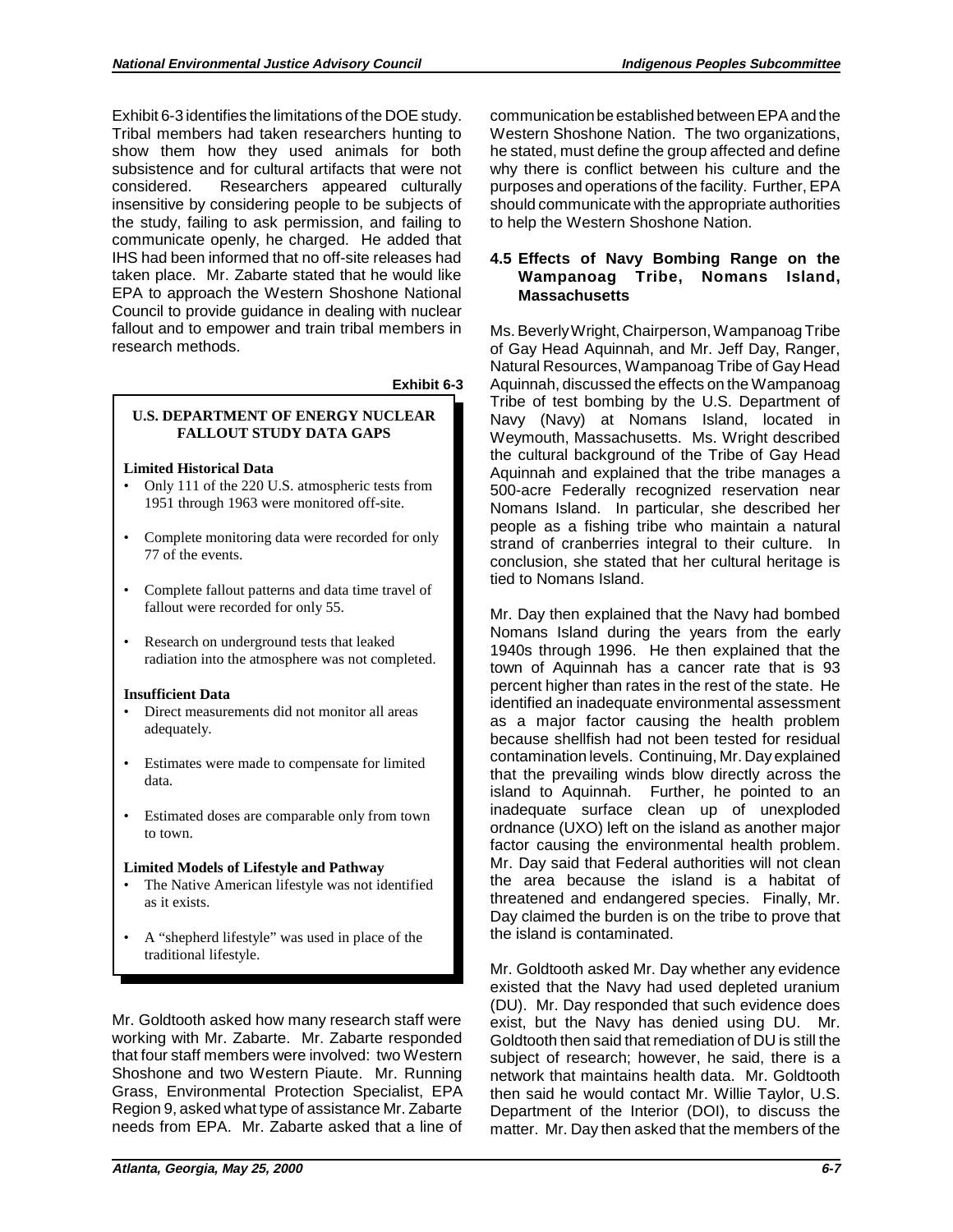subcommittee support the resolution the tribe would submit to the NEJAC. Exhibit 6-4 provides highlights of the tribe's resolution. Mr. Goldtooth asked that copies of the resolution be shared and discussed with members of the other subcommittees.

## **Exhibit 6-4**

## **HIGHLIGHTS OF THE WAMPANOAG TRIBE RESOLUTION**

The following lists of major requests by the Wampanoag Tribe of Gay Head Aquinnah:

- • Center for Disease Control and Preventionsupported cancer study.
- • Study of fish contamination and consumption.
- Nomination of the site under the Comprehensive, Environmental Response, Compensation, and Liability Act.
- • Enforcement of the Clean Water and Clean Air acts.
- Protection of historical and cultural resources.
- Public involvement.

### **5.0 RECOMMENDATIONS ON ENVIRONMENTAL RESEARCH NEEDS IN INDIAN COUNTRY**

 country. The following list outlines the The NEJAC, in its continuing efforts to provide independent advice to the EPA Administrator on areas related to environmental justice, focused its fifteenth meeting on a specific policy issue – community-based environmental health. For that effort, members of the Indigenous Peoples Subcommittee discussed at length recommendations to EPA on identifying environmental health research needs in Indian recommendations.

## Environmental Health Research Needs for **Infrastructure**

Deficiencies are due primarily to the inadequacies of funding and technical expertise to design, develop, and implement environmental health research programs for Indian country and, therefore, the Federal government should fund and meet these needs fully.

- These issues need to be addressed in a proposed Indian Work Group Roundtable on Environmental Justice in Indian Country.
- There needs to be a financing mechanism to fund the infrastructure of the environmental health research project.
- • Support innovative and sustainable technologies within Indian country (such as, waterless toilets, solar energy systems, and constructed wetlands).
- Need to ensure through funding and technical assistance the appropriate design and operation of sanitation facilities.

## Environmental Health Research and Data Related to Indian Country

- Involve the tribal community in designing, planning, and implementing culturally appropriate environmental health research.
- Ensure that research data is reported back to the tribal community promptly and in a manner understandable to the tribal community.
- Incorporate training into each environmental health research project so that, upon completion, trained personnel will remain in the tribal community to continue long term efforts related to promoting and monitoring the environmental health of the community members.
- Preserve confidentiality of the individuals who contributed to the data, protect the data from Freedom of Information Act (FOIA) requests to the greatest extent permitted under Federal law, and ensure that the tribal community understands that some data may be made public.
- Identify the benefit of the research to the tribe before, during, and after the completion of the environmental health research.
- Ensure that researchers obtain all approvals from the tribe, or its delegated review board, before conducting research.
- Conduct an assessment to address and evaluate the lack of baseline environmental health data.
- IHS annual data on health status needs to be made available to each tribe.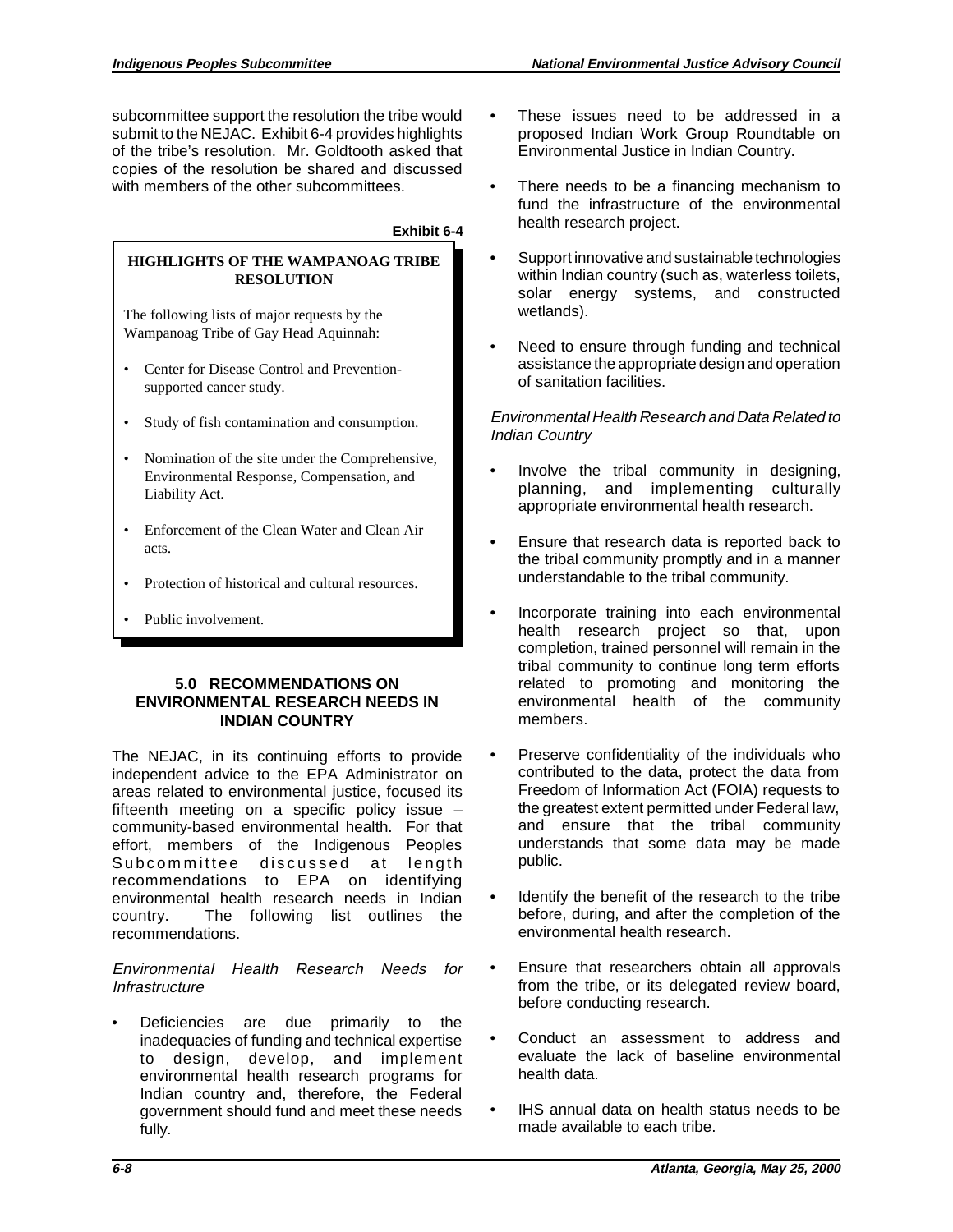IHS needs to retain and store data by each tribe.

## Interagency Collaboration and Coordination

- Ensure agency services by IHS; Bureau of Indian Affairs (BIA); DOI; and EPA are provided equally and consistently to tribes.
- Federal agencies need to be more proactive in helping tribes identify resources (financial and technical) within all Federal agencies to address their concern or need.
- In consultation with tribes, develop an integrated Federal interagency, comprehensive, funded program on environmental health that will address fully the environmental justice needs in Indian country.

## Training and Education on Environmental Health

- Ensure that EPA staff and management have a thorough understanding of the unique governmental structures of the Alaska Native Tribes, especially those who are working on Alaska Native issues.
- Mitigate the effects of human exposures to POPs and PBTs .

## **6.0 RESOLUTION AND SIGNIFICANT ACTION ITEMS**

This section summarizes the resolution forwarded to the Executive Council of the NEJAC for consideration and the significant action items adopted by the Indigenous Peoples Subcommittee.

The members discussed a resolution in which the NEJAC recommends to the EPA Administrator that EPA address environmental justice issues related to POPs in Indian country.

The members of the subcommittee also adopted the following action items.

- $\sqrt{\phantom{a}}$  Agreed to coordinate with the Waste and Facility Siting Subcommittee efforts to respond to the request of Mr. Rodriguez for intervention by the NEJAC to prevent the construction of the proposed Gregory Canyon Landfill.
- $\sqrt{\phantom{a}}$  Agreed to develop a resolution addressing the concerns of the Wampanoag Tribe of Gay Head Aquinnah related to remediation of contamination at Norman's Island, **Massachusetts**
- $\checkmark$  Submitted for the review and comment of all members of the NEJAC a "revised draft" of the Indigenous Peoples Subcommittee's guide on consultation and public participation; comments are due August 15. A final draft is to be submitted to the Executive Council for approval before the December 2000 meeting of the NEJAC.
- $\checkmark$  Coordinate with the members of the International Subcommittee arrangements to convene a round table meeting to discuss tribal issues along the borders of the United States with both Mexico and Canada.
- $\checkmark$  Submitted a letter to the Director of EPA OEJ articulating the necessity that a NEJAC meeting be held in Alaska to address the wide range of environmental justice issues that confront Alaskan Natives.
- $\checkmark$  Agreed to jointly sponsor with the Air and Water Subcommittee a work group to study fish contamination and consumption.
- $\checkmark$  Support the plans of IHS to hold an environmental health conference and strongly recommend the participation of all Federal agencies.
- $\checkmark$  Support the plan of the Interagency Working Group on Environmental Justice to hold a roundtable meeting to address concerns related to environmental justice in Indian country and among Alaskan Native Tribes.